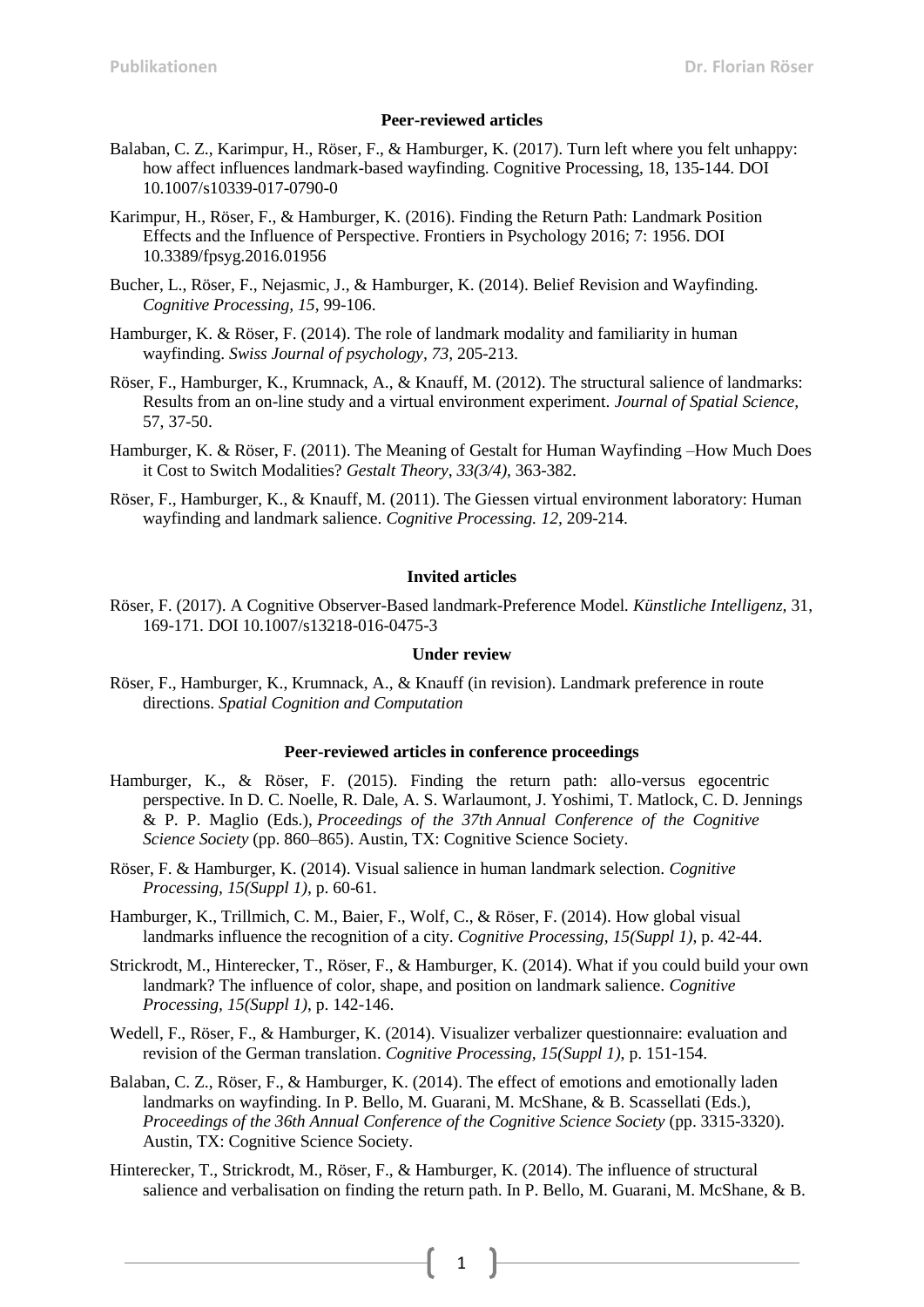Scassellati (Eds.), *Proceedings of the 36th Annual Conference of the Cognitive Science Society* (pp. 3315-3320). Austin, TX: Cognitive Science Society.

- Hinterecker, T., Röser, F., Strickrodt, M., & Hamburger, K. (2014). SQUARELAND 2.0: A flexible and realistic virtual environment for investigating cognitive processes in human wayfinding. In P. Bello, M. Guarani, M. McShane, & B. Scassellati (Eds.), *Proceedings of the 36th Annual Conference of the Cognitive Science Society* (pp. 3315 -3320). Austin, TX: Cognitive Science Society.
- Röser, F., Krumnack, A., & Hamburger, K. (2013). The influence of perceptual and structural salience. In M. Knauff, M. Pauen, N. Sebanz, & I. Wachsmuth (Eds.), *Proceedings of the 35th Annual Conference of the Cognitive Science Society* (pp. 3315-3320). Austin, TX: Cognitive Science Society.
- Hamburger, K., Röser, F., & Trillmich, C. M. (2013). Visual landmarks and the visual impedance effect. In M. Knauff, M. Pauen, N. Sebanz, & I. Wachsmuth (Eds.), *Proceedings of the 35th Annual Conference of the Cognitive Science Society* (pp. 4139). Austin, TX: Cognitive Science Society.
- Hamburger, K., Dienelt, L. E., Strickrodt, M., & Röser, F. (2013). Spatial cognition: the return path. In M. Knauff, M. Pauen, N. Sebanz & I. Wachsmuth (Eds.), *Proceedings of the 35th Annual Conference of the Cognitive Science Society* (pp. 537-542). Austin, TX: Cognitive Science Society.
- Röser, F., Krumnack, A., Hamburger, K., & Knauff, M. (2012). A four factor model of landmark salience – A new approach. In N. Rußwinkerl, U. Drewitz, H. van Rijn (eds). Proceedings of ICCM 2012. 11<sup>th</sup> international Conference of Cognitive Modeling (S. 82-87). Berlin: Universitaetsverlag der TU Berlin.

#### **Symposia**

- Spatial Cognition Spatial Language, Culture, Memory, and Modeling. *Symposium at the 58th Conference of Experimental Psychologist.* Heidelberg, Germany. In J. Funke, J. Rummel & A. Voß (Eds.). *Abstracts of the 58<sup>th</sup> Conference of Experimental Psychologists*. Lengerich: Pabst Science Publisher.
- Spatial cognition wayfinding. *Symposium at the 57th Conference of Experimental Psychologist.* Hildesheim, Germany. In C. Bermeitinger, A. Mojzisch, & W. Greve (Eds.). *Abstracts of the 57th Conference of Experimental Psychologists* (p. 106). Lengerich: Pabst Science Publisher.

#### **Books**

- Röser, F. & Winter, S. (Eds.) (2017). *Abstracts zur 21. Fachtagung der Gesellschaft für angewandte Wirtschaftspsychologie (GWPs)*. Lengerich: Pabst Science Publisher.
- Röser, F. (2015). *The cognitive observer-based landmark-preference model – What is the ideal landmark position at an intersection?* Dissertation Justus-Liebig-University Giessen. urn:nbn:de:hebis:26-opus-116408

### **Book chapter**

Hamburger, K., Röser, F., Bukow, G.C., & Knauff, M. (2012). Der Weg als Ziel. Virtuelle Umgebungen und räumlicher Wissenserwerb. In G.C. Bukow, J. Fromme & B. Jörissen. *Raum, Zeit, Medienbildung. Untersuchungen zu medialen Veränderungen unseres Verhältnisses zu Raum und Zeit. Medienbildung und Gesellschaft, Band 23.* Wiesbaden: Springer VS.

### **None reviewed**

2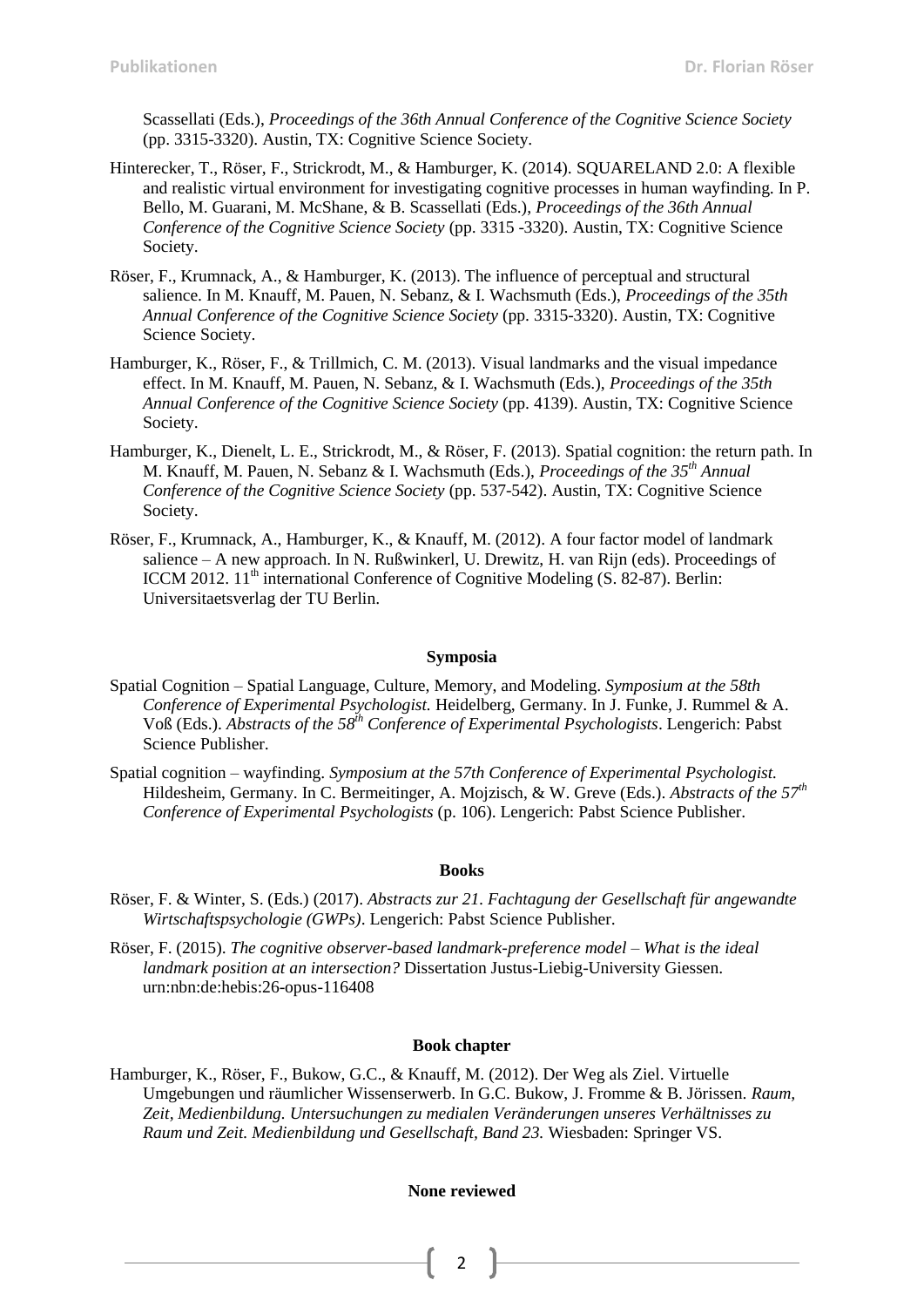Groß, A., Röser, F., & Hamburger, K. (2011). *Anbahnung räumlicher Orientierung durch den Nachbau einer detailgetreuen Modelllandschaft.* Giessener Elektronische Bibliothek. http://geb.uni-giessen.de/geb/volltexte/2011/8260/

#### **Conference contributions**

### *Invited talks*

Röser, F. Krumnack, A., Hamburger, K., & Knauff, M. (2012). Wayfinding: The influence of structural salience and visibility. In U. Schmid, M. Siebers, CC. Carbon, M. Raab, J. Rüsseler, T. Gross, C. Schlieder & D. Dörner (Eds*.). Proceedings of KogWis 2012. 11th Biannual Conference of the German Cognitive Science Society.* (p 10). Bamberg: University of Bamberg Press.

### *Talks*

- Röser, F. (2014). Route description: Influence of semantic and structural salience. In: A. C. Schütz, K. Drewing & K.R. Gegenfurtner (Eds.). *Abstracts of the 56th Conference of Experimental Psychology*. (p. 218). Lengerich: Pabst
- Röser, F., Krumnack, A., Hamburger, K., & Knauff, M. (2011). Structural salience in human wayfinding. In: K. Bittrich, S. Blankenberger, & J. Lukas (Hrsg.). *Beiträge zur 53. Tagung experimentell arbeitender Psychologen*. Lengerich: Pabst.

### *Abstracts and Posters*

- Emser, A.-K., Christmann, A. & Röser, F. (2017). Moralische Dilemmata im Personalentscheidungskontext. In F. Röser & S. Winter (Eds.). *Abstracts zur 21. Fachtagung der Gesellschaft für angewandte Wirtschaftspsychologie (GWPs)* (p. 131-132). Lengerich: Pabst Science Publisher.
- Röser, F., Abbott, S. J. & Hamburger, K. (2017). Cultural influences on structural landmark salience: Right-hand traffic vs. left-hand traffic. In J. Funke, J. Rummel & A. Voß (Eds.). *Abstracts of the 58 th Conference of Experimental Psychologists* (p. 274). Lengerich: Pabst Science Publisher.
- Hamburger, K., Hinterecker, T., & Röser, F. (2015). There and back again Landmark-based wayfinding. In C. Bermeitinger, A. Mojzisch, & W. Greve (Eds.). *Abstracts of the 57th Conference of Experimental Psychologists* (p. 106). Lengerich: Pabst Science Publisher.
- Strickrodt, M., Röser, F., & Hamburger, K. (2015). Whereabouts are you headed? Structural aspects of landmark selection for route directions. In C. Bermeitinger, A. Mojzisch, & W. Greve (Eds.). *Abstracts of the 57th Conference of Experimental Psychologists* (p. 247). Lengerich: Pabst Science Publisher.
- Strickrodt, M., Röser, F., & Hamburger, K. (2014). Tell me where to go The influence of structural salience on route descriptions. In: A. C. Schütz, K. Drewing & K.R. Gegenfurtner (Eds.). *Abstracts of the 56th Conference of Experimental Psychology*. (p. 255). Lengerich: Pabst
- Hinterecker, T., Röser, F., & Hamburger, K. (2014). "There and back again" The influence of verbalization and structural salience in finding the return path. In: A. C. Schütz, K. Drewing & K.R. Gegenfurtner (Eds.). *Abstracts of the 56th Conference of Experimental Psychology*. (p. 108). Lengerich: Pabst
- Hamburger, K., Strickrodt, M., & Röser, F. (2014). Visual landmark salience in human wayfinding How important are color and shape? In: A. C. Schütz, K. Drewing & K.R. Gegenfurtner (Eds.). *Abstracts of the 56th Conference of Experimental Psychology*. (p. 94). Lengerich: Pabst
- Dienelt, L. E., Röser, F., & Hamburger, K. (2013). From Destination to Origin The influence of different learning conditions and landmark position on finding the return path. In U. Ansorge, E.

3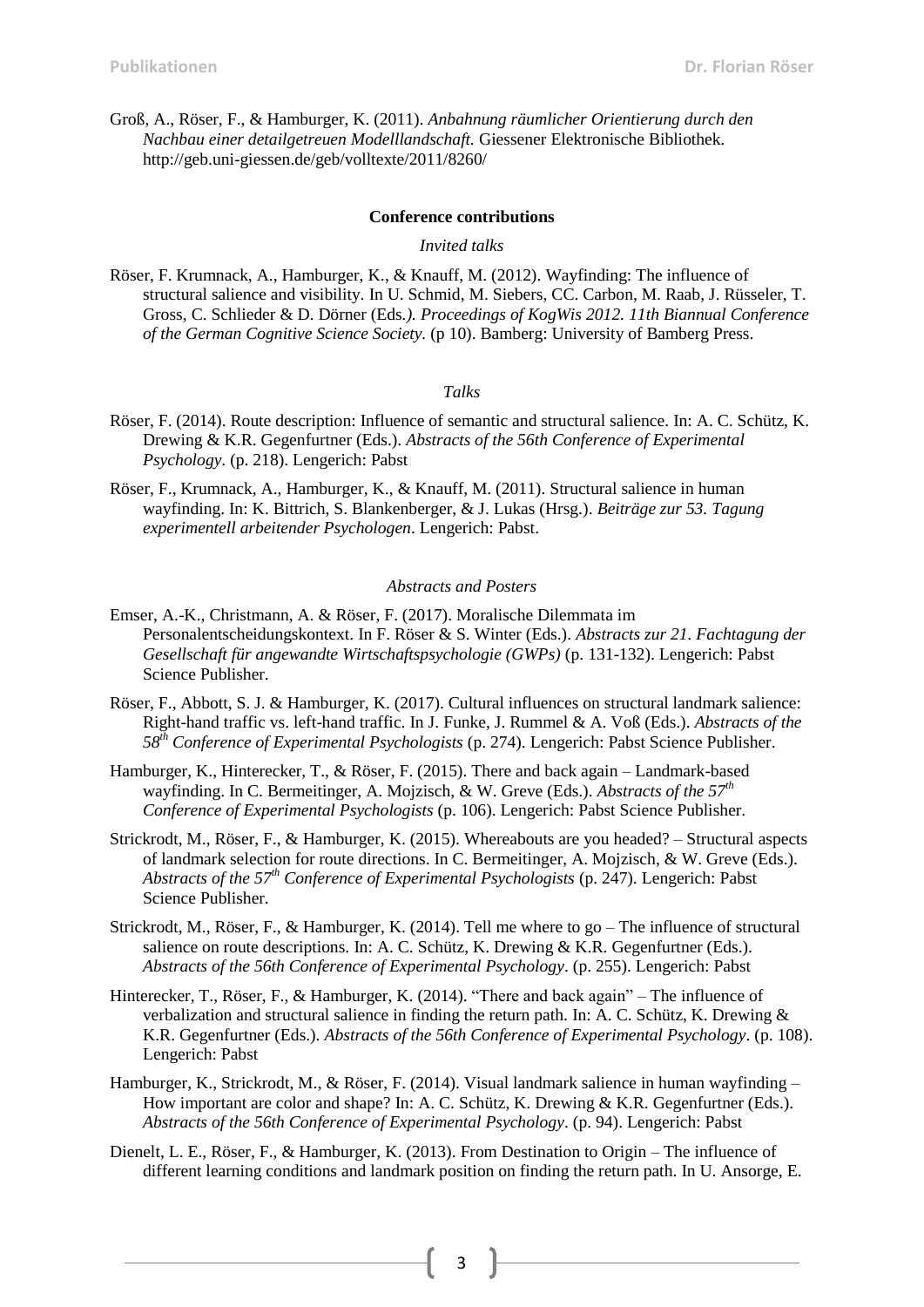Kirchler, C. Lamm, & H. Leder (Eds.). *TeaP 2013 Wien* (p. 342). Lengerich: Pabst Science Publishers.

- Strickrotdt, M., Röser, F., & Hamburger, K. (2013). From origin to destination A study on structural salience of landmarks. In U. Ansorge, E. Kirchler, C. Lamm, & H. Leder (Eds.). *TeaP 2013 Wien* (p. 432). Lengerich: Pabst Science Publishers.
- Hamburger, K. & Röser, F. (2012). Modality switching costs Evidence from Human wayfinding. In U. Schmid, M. Siebers, CC. Carbon, M. Raab, J. Rüsseler, T. Gross, C. Schlieder & D. Dörner (Eds.). *Proceedings of KogWis 2012. 11th Biannual Conference of the German Cognitive Science Society.* (p. 31). Bamberg: University of Bamberg Press.
- Röser, F., Dienelt, L. E., Hamburger, K., & Knauff, M. (2012). Find your way back what is the ideal position of a landmark for finding the way back? In A. Bröder, E. Erdfelder, B. E. Hilbig, T. Meiser, R. F. Pohl, & D. Stahlberg (Hrsg.), *TeaP 2012 Mannheim-Abstracts* (S. 328), Lengerich: Pabst Science Publishers.
- Hamburger, K., Trillmich, C. M., Baier, F., Wolf, C., & Röser, F. (2012). The effect of landmarks on the recognition of a city. In A. Bröder, E. Erdfelder, B. E. Hilbig, T. Meiser, R. F. Pohl, & D. Stahlberg (Hrsg.), TeaP 2012 Mannheim-Abstracts (S. 173), Lengerich: Pabst Science Publishers.
- Trillmich, C., Röser, F., & Hamburger, K. (2012). Landmarks day versus night. In A. Bröder, E. Erdfelder, B. E. Hilbig, T. Meiser, R. F. Pohl, & D. Stahlberg (Hrsg.), TeaP 2012 Mannheim-Abstracts (S. 352), Lengerich: Pabst Science Publishers.
- Röser, F., Hamburger, K., & Knauff, M. (2010). Wechselkosten und modalitätsspezifische Verarbeitung bei der Navigation: Welche Landmarken werden in welcher Modalität optimal verarbeitet? In: J. Haack, H. Wiese, A. Abraham & C. Chiarcos (Hrsg.). Proceedings of KogWis 2010 10th Biannual Meeting of the German Society for Cognitive Science. Potsdam: Universitätsverlag Potsdam.
- Hamburger, K., Röser, F., & Knauff, M. (2010). Hilfreiche Landmarken: Ein Vergleich bildhaften, sprachlichen, akustischen und semantischen Materials bei der Rekognition und Navigation. In: J. Haack, H. Wiese, A. Abraham & C. Chiarcos (Hrsg.). Proceedings of KogWis 2010 10th Biannual Meeting of the German Society for Cognitive Science. Potsdam: Universitätsverlag Potsdam.
- Trillmich, C.M., Röser, F., & Hamburger, K. (2010). Der Weg und seine Struktur: Kognitive Prozesse und optimale Positionierung von Landmarken an einer Wegkreuzung. In: J. Haack, H. Wiese, A. Abraham & C. Chiarcos (Hrsg.). Proceedings of KogWis 2010 10th Biannual Meeting of the German Society for Cognitive Science. Potsdam: Universitätsverlag Potsdam.

### **Invited Talks no Conferences**

- Röser, F. (2013). Der Einfluss der strukturellen Salienz auf das Wegfinden mit Landmarken. Invited talk at the Kognitionswissenschaftliches Kolloquium Center for Cognitive Science, Albert-Ludwigs-Universität Freiburg i.Br. (October 2013) http://portal.unifreiburg.de/cognition/news/copy6\_of\_Abteilungskolloquium
- Röser, F. (2013). Der Einfluss der strukturellen Salienz auf das Wegfinden mit Landmarken. Invited talk at the Gießener Abendgespräche Kognition und Gehirn. Allgemeine Psychologie und Kognitionsforschung Justus Liebig Universität Gießen (November 2013). http://fss.plone.unigiessen.de/fss/fbz/fb06/psychologie/abt/kognition/Abendgespraeche\_Abstracts/absroeser/file/Abs tract\_R%C3%B6ser\_Florian\_WS13\_14.pdf

## **Project report**

4

Röser, F., Hamburger, K., & Knauff, M. (2012). *Evaluation der Aktion BOB: Befragungen und statistische Analyse. Abschlussbericht.* Teilweise veröffentlichter Abschlussbericht für das Polizeipräsidium Mittelhessen. http://www.aktion-bob.de/pdf/evaluation